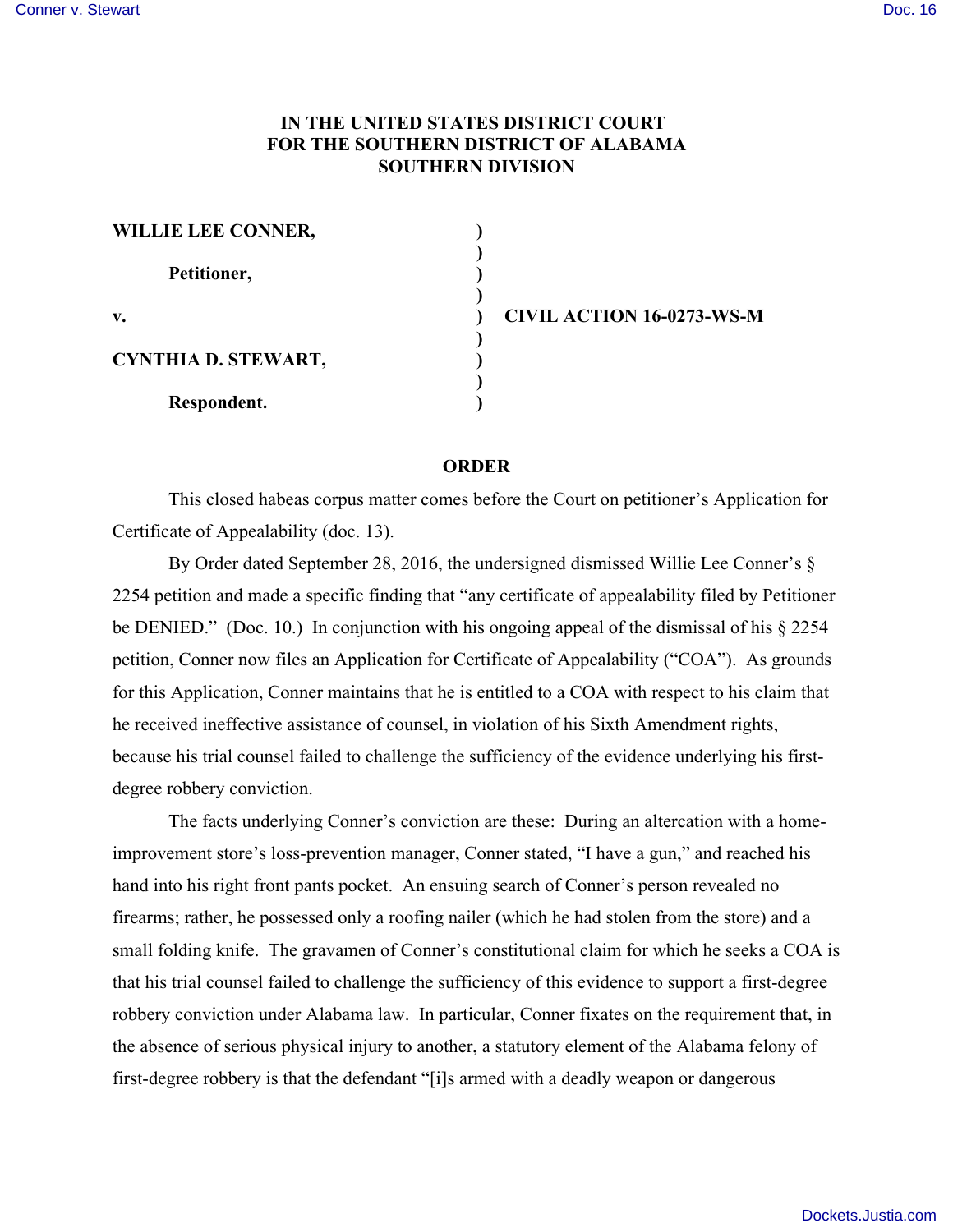instrument." Ala. Code  $\S$  13A-8-41. Conner reasons that he did not actually possess a firearm and that no one has ever suggested that the roofing nailer or pocket knife were deadly weapons; therefore, he posits that he could not have been guilty of the offense of first-degree robbery as a matter of Alabama law.

The fundamental problem with Conner's theory of federal habeas relief is that Alabama appellate courts have held for decades that possession of a deadly weapon is not a prerequisite to conviction under § 13A-8-41. By its express terms, the statute provides that "any verbal or other representation by the defendant that he is then and there so armed [with a deadly weapon], is *prima facie* evidence ... that he was so armed." Ala. Code § 13A-8-41(b). And the Alabama Court of Criminal Appeals has observed that "[t]he law is well settled that it is not necessary to prove that the defendant … actually had a weapon to sustain a conviction of robbery in the first degree. … [T]he accused need only represent *in some manner* that he has a deadly weapon." *Bennett v. State*, 584 So.2d 869, 870 (Ala.Crim.App. 1990); *see also Ex parte Ware*, 181 So.3d 409, 420 (Ala. 2014) (where State proceeded under § 13A-8-41(b), "proof beyond a reasonable doubt of the requirements prescribed by that subsection requires not merely that the victim subjectively believed that the defendant possessed a 'deadly weapon' or 'dangerous instrument,' but that he or she also 'reasonably ... believed' this to be true"); *Lucas v. State*, 45 So.3d 380, 384 (Ala.Crim.App. 2009) ("In a prosecution for first degree robbery, the robbery victim does not actually have to see a weapon to establish the element of force; his or her reasonable belief that the robber is armed is sufficient.") (citations omitted); *Pigg v. State*, 925 So.2d 1001, 1003 (Ala.Crim.App. 2005) ("the State produced sufficient evidence from which the jury could, by fair inference, find beyond a reasonable doubt that when the bank teller read the note containing the word 'kill,' she could have reasonably believed that Pigg had the necessary weapon to carry out his threats," so as to support a conviction for first-degree robbery); *Stallings v. State*, 793 So.2d 867, 869 (Ala.Crim.App. 2000) (rejecting sufficiency challenge to first-degree robbery conviction where bank teller never saw a gun, but "he believed the 'something' the appellant put in his side may have been a gun"); *Goodwin v. State*, 641 So.2d 1289, 1293 (Ala.Crim.App. 1994) (evidence held sufficient to support § 13A-8-41 conviction and specifically the deadly weapon element where defendant asked victim "is your life worth \$40?" and victim believed robber was holding a gun, even though he was merely holding a stick).

-2-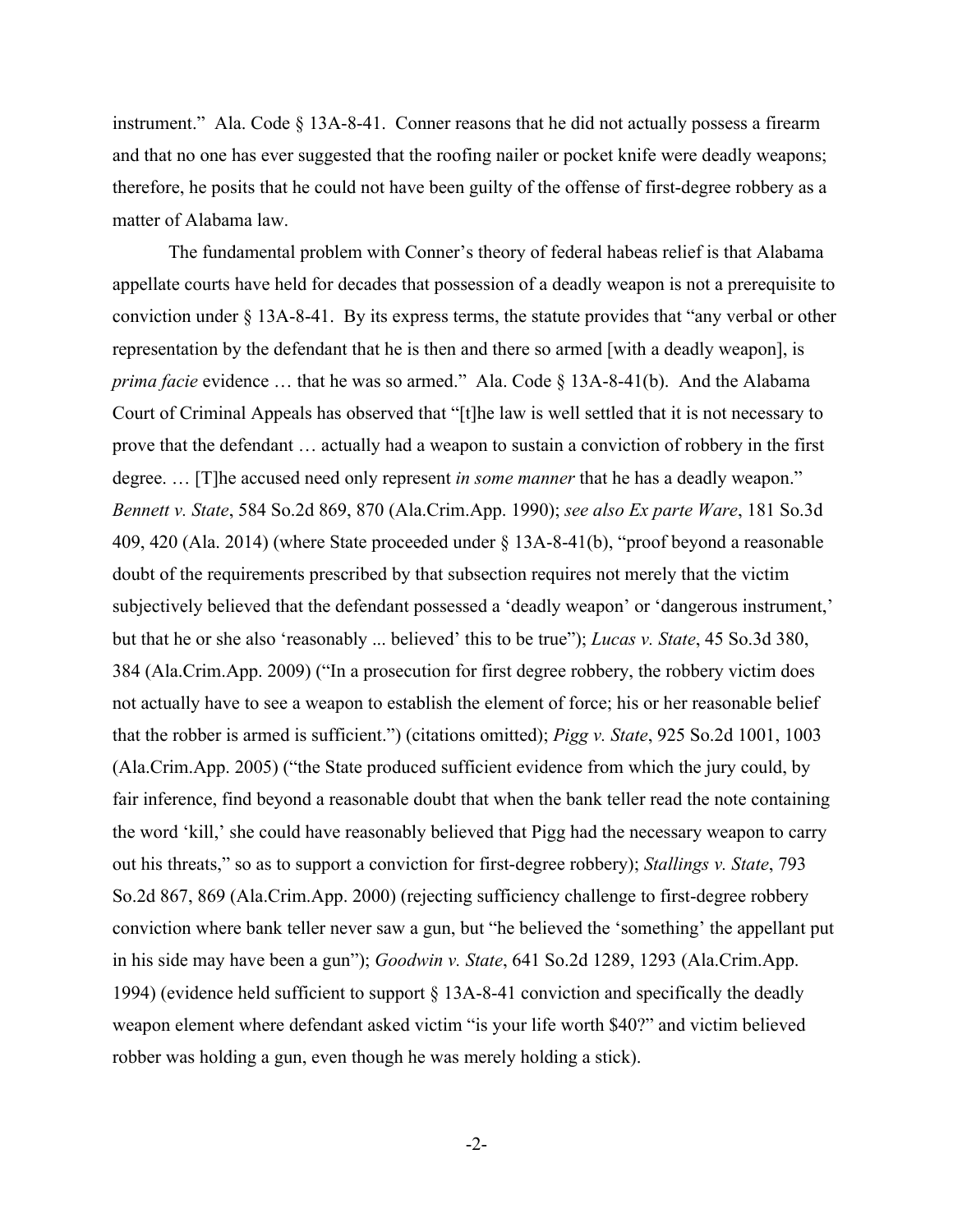Simply put, Alabama appellate courts have held time and time again that the deadlyweapon element of a § 13A-8-41 conviction is satisfied where the victim reasonably believed that the defendant possessed a deadly weapon, even if the defendant did not actually possess such an article. Under the facts presented to the jury in Conner's case, there was plainly sufficient evidence -- in the form of Conner's "I have a gun" statement and his reaching his hand into his pants pocket -- to allow the jury to find by fair inference that the loss-prevention manager reasonably believed that Conner possessed a deadly weapon. The Court understands, of course, that Conner believes the above-cited line of "well settled" Alabama case authorities to be wrongly decided and in conflict with the statutory language. In particular, Conner latches onto the "*prima facie* evidence" qualifier in the text of § 13A-8-41(b) and says that such evidence was rebutted by clear proof that he did not actually have a gun. Because the Alabama cases set forth *supra* do not address the "*prima facie* evidence" language in the statute, Conner maintains that those cases were wrongly decided and that it was error for the Report and Recommendation to rely on that line of authority.<sup>1</sup>

Of course, the constitutional claim that Conner asserts in his § 2254 petition is not that the Alabama courts misconstrued the first-degree robbery statute, but that his trial counsel rendered ineffective assistance of counsel in violation of the Sixth Amendment by failing to challenge the sufficiency of the evidence to support his conviction under that statute. To prevail on an ineffective assistance claim, Conner must satisfy the familiar two-part *Strickland v. Washington* test. Specifically, he "must show that counsel's performance was deficient, and that the deficiency prejudiced the defense." *Wiggins v. Smith*, 539 U.S. 510, 521, 123 S.Ct. 2527, 156 L.Ed.2d 471 (2003). The deficient-performance inquiry begins with "a strong presumption

<sup>&</sup>lt;sup>1</sup> As support for his position, Conner cites *Herndon v. State*, 563 So.2d 1065 (Ala. 1990), but *Herndon* actually undercuts his position. In *Herndon*, the defendant argued that he could not be guilty of first-degree robbery because the gun he used in the robbery was not loaded. The Alabama Supreme Court held that the unloaded status of a firearm was irrelevant for purposes of § 13A-8-41(b) "because that statute's concern is with whether any person present is led reasonably to believe it to be a deadly weapon or dangerous instrument." *Id.* at 1070-71 (internal quotation marks and emphasis omitted). In *Herndon*, as in all of the cases cited *supra*, the focus was on whether the victim reasonably believed the defendant to possess a deadly weapon, not whether the defendant actually did so; thus, *Herndon* dovetails neatly with the other cases recited herein indicating that the victim's reasonable belief that the defendant possessed a deadly weapon is all that is required to satisfy the deadly weapon element of § 13A-8-41.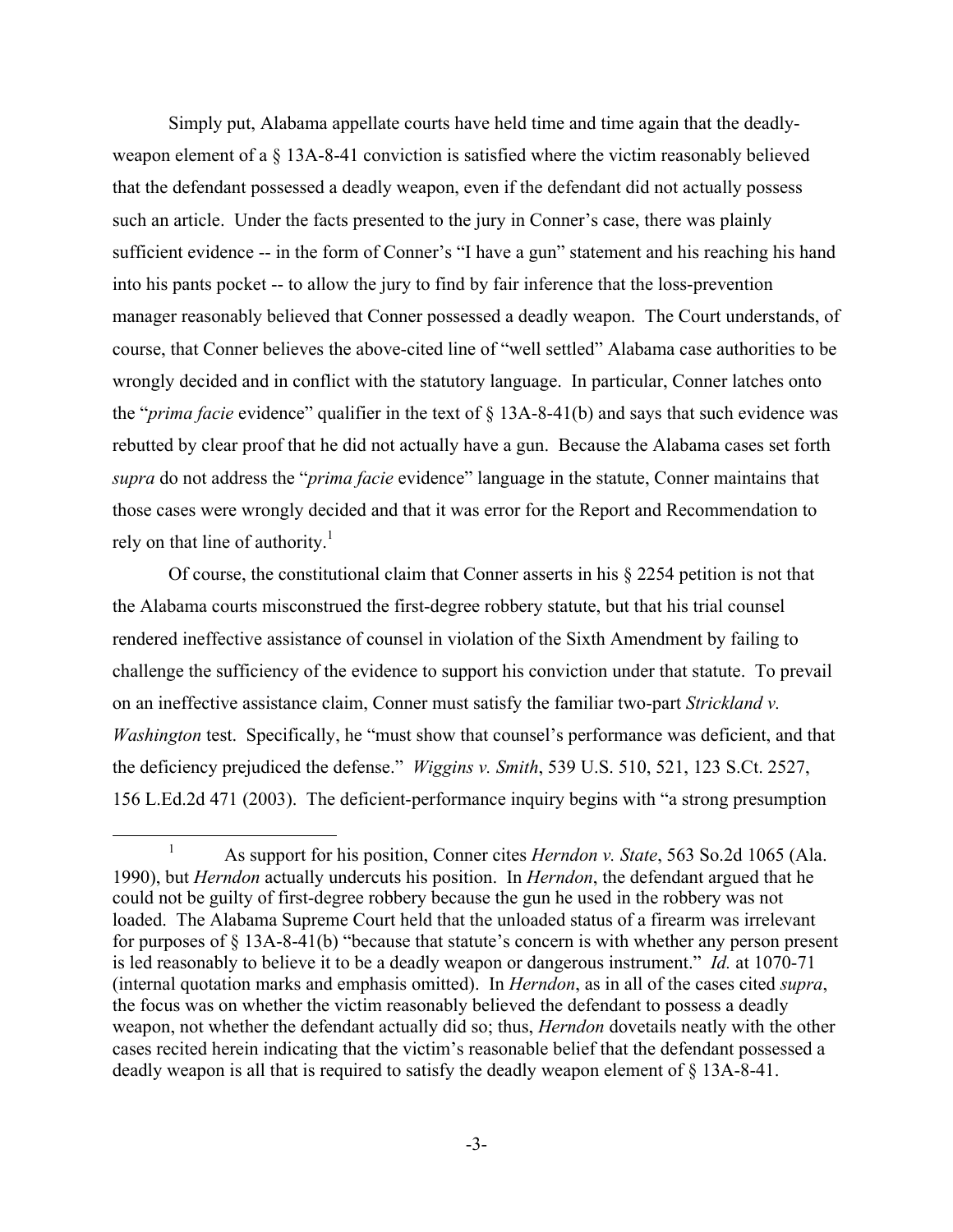that counsel's conduct falls within the wide range of reasonable professional assistance." *Darden v. United States, 708 F.3d 1225, 1228 (11<sup>th</sup> Cir. 2013) (citation and internal quotation* marks omitted). To overcome that strong presumption, Conner bears the heavy burden of showing "that no competent counsel would have taken the action that his counsel did take." *Williams v. Allen,* 598 F.3d 778, 790 (11<sup>th</sup> Cir. 2010) (citation and internal quotation marks omitted).

As discussed *supra*, at the time of Conner's trial a phalanx of Alabama appellate decisions had decreed that it was unnecessary for the State to prove that a defendant actually possessed a firearm in order to support a first-degree robbery conviction, and that a § 13A-8-41 conviction was supported by sufficient evidence as long as the victim reasonably believed the defendant possessed a deadly weapon. Conner's present contention that all of those Alabama appellate authorities were incorrectly decided does not come close to meeting his heavy burden of showing that no competent counsel would have failed to raise a sufficiency challenge attacking well-settled Alabama law in those circumstances. *See generally Cave v. Secretary for Dep't of Corrections*, 638 F.3d 739, 755 (11<sup>th</sup> Cir. 2011) ("[c]ounsel cannot be labeled ineffective for failing to raise issues which have no merit"); *Holladay v. Haley*, 209 F.3d 1243, 1256  $(11<sup>th</sup> Cir. 2000)$  ("In order to render effective assistance, counsel need not raise every possible nonfrivolous issue …. Instead, it is the job of counsel to weed out the weaker arguments."). Stated differently, given the abundant Alabama appellate decisional authority upholding § 13A-8-41 convictions even in the absence of an actual deadly weapon as long as the victim reasonably believed that the defendant possessed such an item, it cannot be said that no competent counsel would have failed to argue that, despite numerous on-point Alabama decisions contrary to his position, the absence of an actual firearm required Conner's acquittal of the first-degree robbery charge as a matter of law. At the time of his trial, Alabama appellate courts had definitively resolved this precise legal question adversely to Conner. The Sixth Amendment does not require trial counsel to tilt at windmills or raise arguments that state appellate courts have consistently rejected (whether rightly or wrongfully) in order to fall within the wide range of competent performance guaranteed under *Strickland*. As such, Conner has not established the "deficient performance" prong of the *Strickland v. Washington* test, and his ineffective assistance claim fails as a matter of law.

-4-